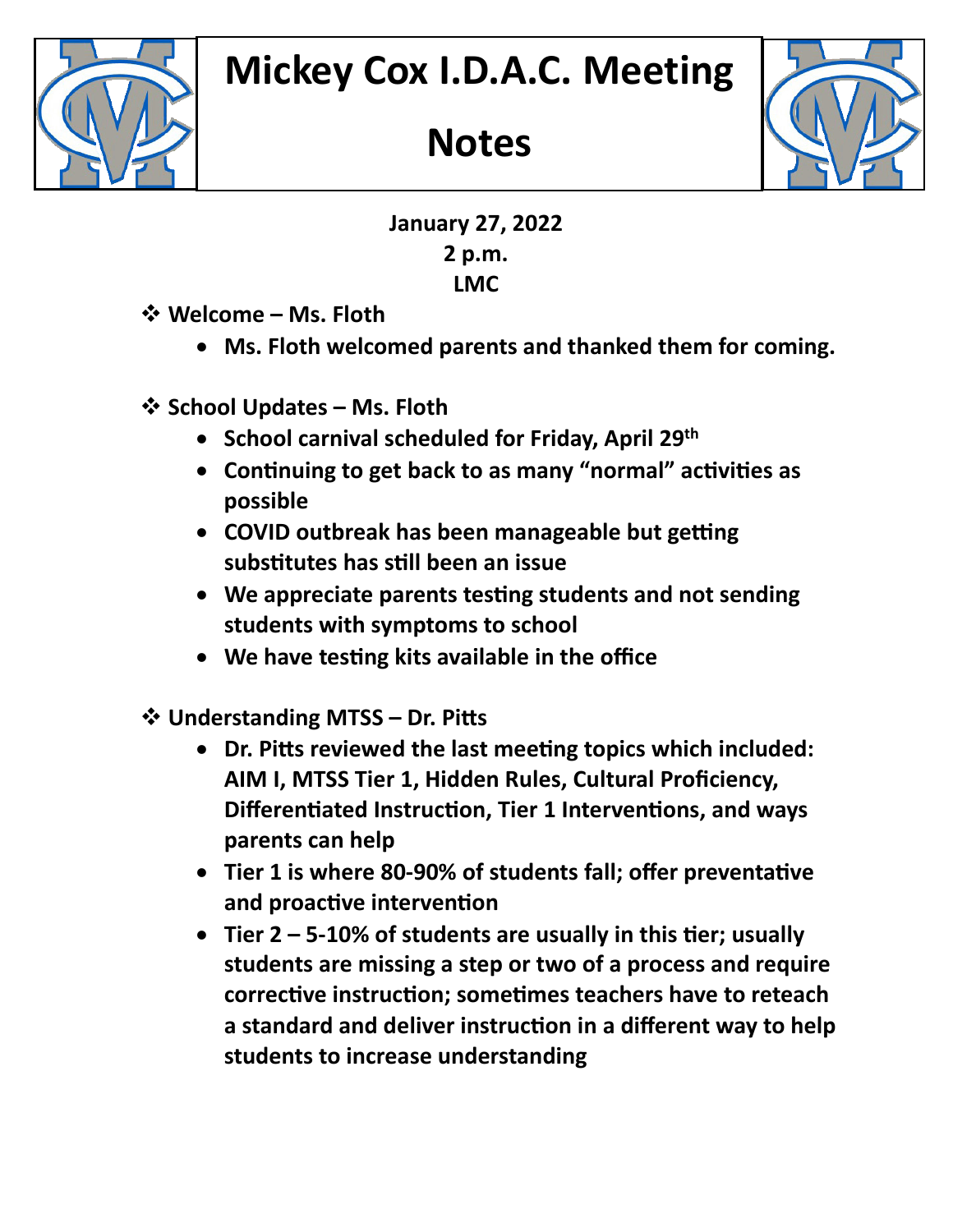- Tier 3 1-5% of students fall into this tier. We have **completed interven�ons in Tiers 1 and 2 and students in this tier are still struggling; team makes a determination** whether special education testing, 504 considerations or **other considerations need to help the student succeed**
- **iReady Diagnos�c Data shared from grades 1st -6th; schoolwide: Dr. Pits shared the following data: \*BOY (beginning of year in reading -29% on grade level; 42% one grade level below and 29% two or more grade levels below.**

**\*BOY (beginning of year) in math- 14% on or above grade level; 53% one grade level below; 34% two or more grade levels below.**

**\*MOY (middle of year) in reading – 43% on or above grade level; 38% one grade level below; 19% two or more grade levels below.**

**\*MOY (middle of year) math – 33% on or above grade level; 50% one grade level below, 17% two or more grade levels below.**

- **Teachers are looking at data and dissec�ng the data in P.L.C. meetings**
- **SST (student study teams) are u�lized for students that are significantly below grade level;**
- **SST is also u�lized for undesirable behaviors that are impeding academic and social success**
- **SST may be comprised of a variety of staff which could include teachers, coordinators, school psychologist, nurse, transi�on counselors, administra�on**
- **Ways parents can help: \*Stay in communica�on with the teachers \*Atend scheduled mee�ngs**
	- **\*Review and sign SST documents promptly**